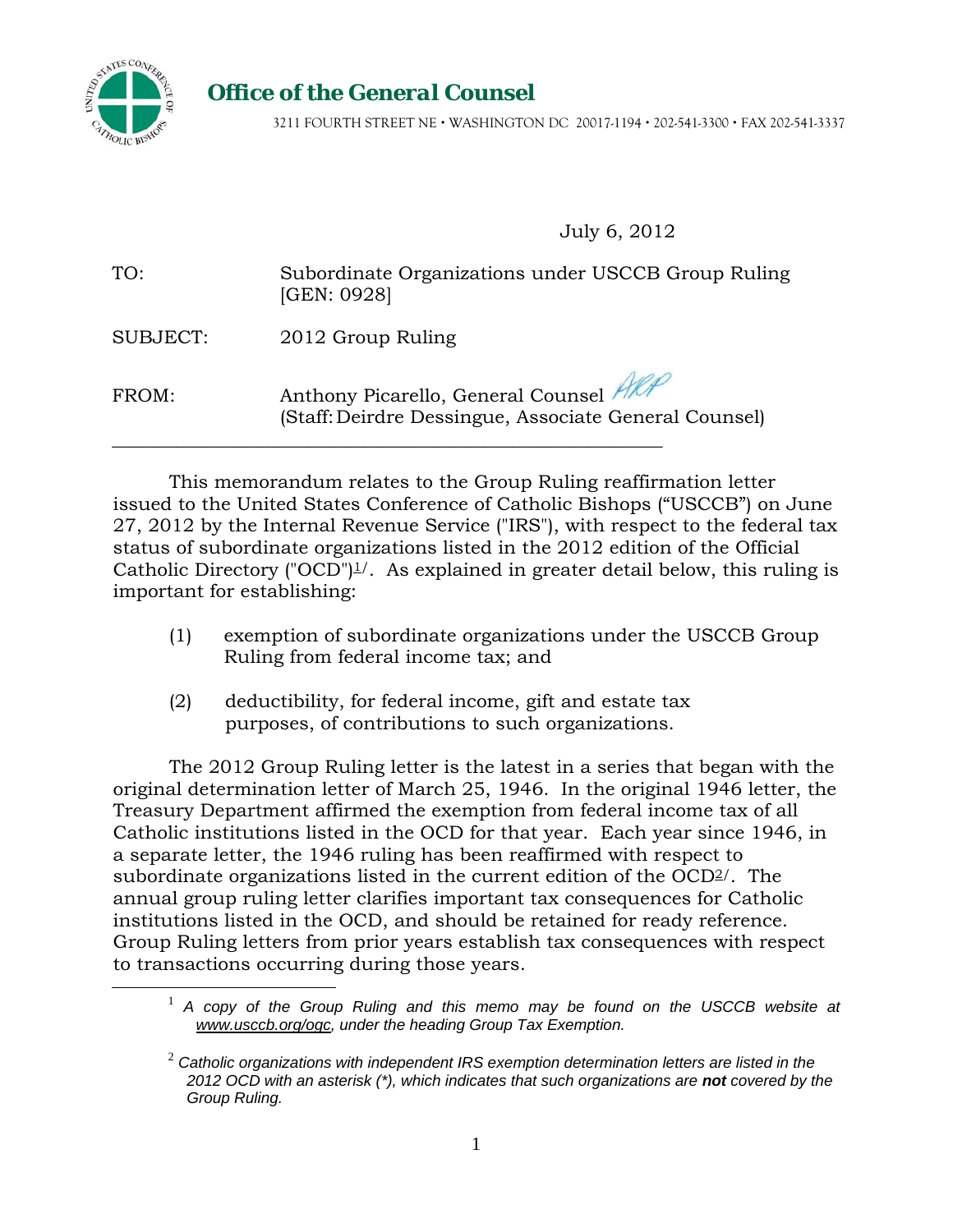**Responsibilities under Group Ruling.** Diocesan officials who compile OCD information for submission to the OCD publisher are responsible for the accuracy of such information. They must ensure that only qualified organizations are listed, that organizations are listed under their correct legal names, that organizations that cease to qualify are deleted promptly, and that newly-qualified organizations are listed as soon as possible.

## **EXPLANATION**

1. **Exemption from Federal Income Tax**. The latest Group Ruling letter reaffirms that the agencies and instrumentalities and educational, charitable, and religious institutions operated, supervised or controlled by or in connection with the Roman Catholic Church in the United States, its territories or possessions that appear in the 2012 OCD and are subordinate organizations under the Group Ruling are recognized as exempt from federal income tax under section 501(c)(3) of the Code. (*The Group Ruling does not cover organizations listed with asterisks or any foreign organizations listed in the 2012 OCD.)*

 *Verification of Exemption under Group Ruling.* The latest Group Ruling letter indicates that most subordinate organizations under a group tax exemption are not separately listed in IRS Publication 78 or the IRS Exempt Organization Business Master File ("EOBMF"). As a result, most subordinate organizations under the USCCB Group Ruling will not be included in various online databases that are derived from either of these IRS sources. This does not mean that subordinate organizations included in the Group Ruling are not tax-exempt, that contributions to them are not deductible, or that they are not eligible for grant funding from corporations, private foundations, or other donors that may rely on online databases for verification of tax-exempt status. It does mean that a Group Ruling subordinate may have to make an extra effort to document its eligibility to receive contributions. The Group Ruling letter states that donors may verify that a subordinate organization is included in the Group Ruling by consulting the Official Catholic Directory or by contacting USCCB directly. It also states that IRS does not verify inclusion of subordinate organizations under the Group Ruling. *Accordingly, neither subordinate organizations nor donors should contact IRS seeking verification of inclusion under the Group Ruling.* 

Subordinate organizations should refer donors, including corporations and private foundations, to the specific language in the Group Ruling letter noted above, and to IRS Publication 4573, *Group Exemptions*, available on the IRS website at www.irs.gov. Publication 4573 explains that: (1) IRS does not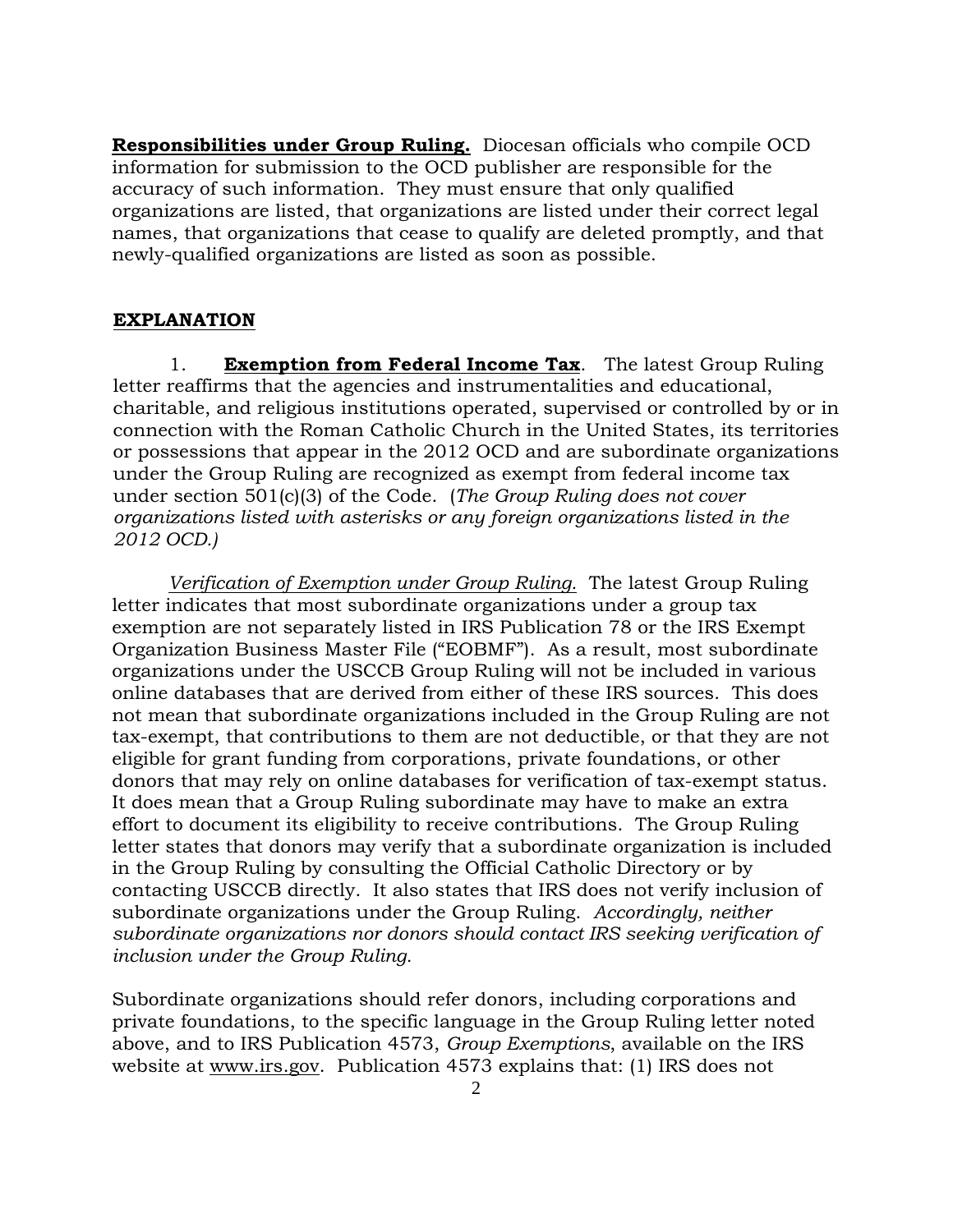determine which organizations are included in a group exemption; (2) subordinate organizations exempt under a group exemption do not receive an IRS determination letter; (3) exemption under a group ruling is verified by reference to the official subordinate listing (*e.g.*, the Official Catholic Directory); and (4) it is not necessary for an organization included in a group exemption to be listed in Publication 78 or the EOBMF.

2. **Public Charity Status**. The latest Group Ruling letter recognizes that subordinate organizations included in the 2012 OCD are not private foundations under section 509(a) of the Code, and that all subordinate organizations do not share the same sub-classification under section 509(a). In addition, although USCCB is classified as a public charity under sections 509(a)(1) and 170(b)(1)(A)(i), that classification does *not* automatically extend to subordinate organizations covered under the Group Ruling.

*Verification of Public Charity Status.* The latest Group Ruling letter recognizes subordinate organizations covered under its provisions as public charities under section 509(a), but does not specify the subsection of section 509(a) under which they are classified because all covered organizations do not share a common classification. Each subordinate organization must establish its own public charity classification under section 509(a)(1), 509(a)(2) or 509(a)(3) as a condition of inclusion in the Group Ruling.

As a result of requirements imposed by the Pension Protection Act of 2006 with respect to private foundation grants to section 509(a)(3) supporting organizations, private foundations may require more specific documentation of public charity status under section 509(a)(1), 509(a)(2), 509(a)(3)-Type I or 509(a)(3)-Type II.

Certain types of subordinate organizations included in the Group Ruling qualify as public charities by definition under the Code. These are:

- churches and conventions and associations of churches under sections 509(a)(1) and 170(b)(1)(A)(i) [generally limited to dioceses, parishes, religious orders, and state Catholic conferences];
- elementary and secondary schools, colleges and universities under sections  $509(a)(1)$  and  $170(b)(1)(A)(ii)$ ; and
- hospitals under sections  $509(a)(1)$  and  $170(b)(1)(A)(iii)$ .

Other subordinate organizations covered under the Group Ruling may qualify under the public support tests of either sections 509(a)(1) and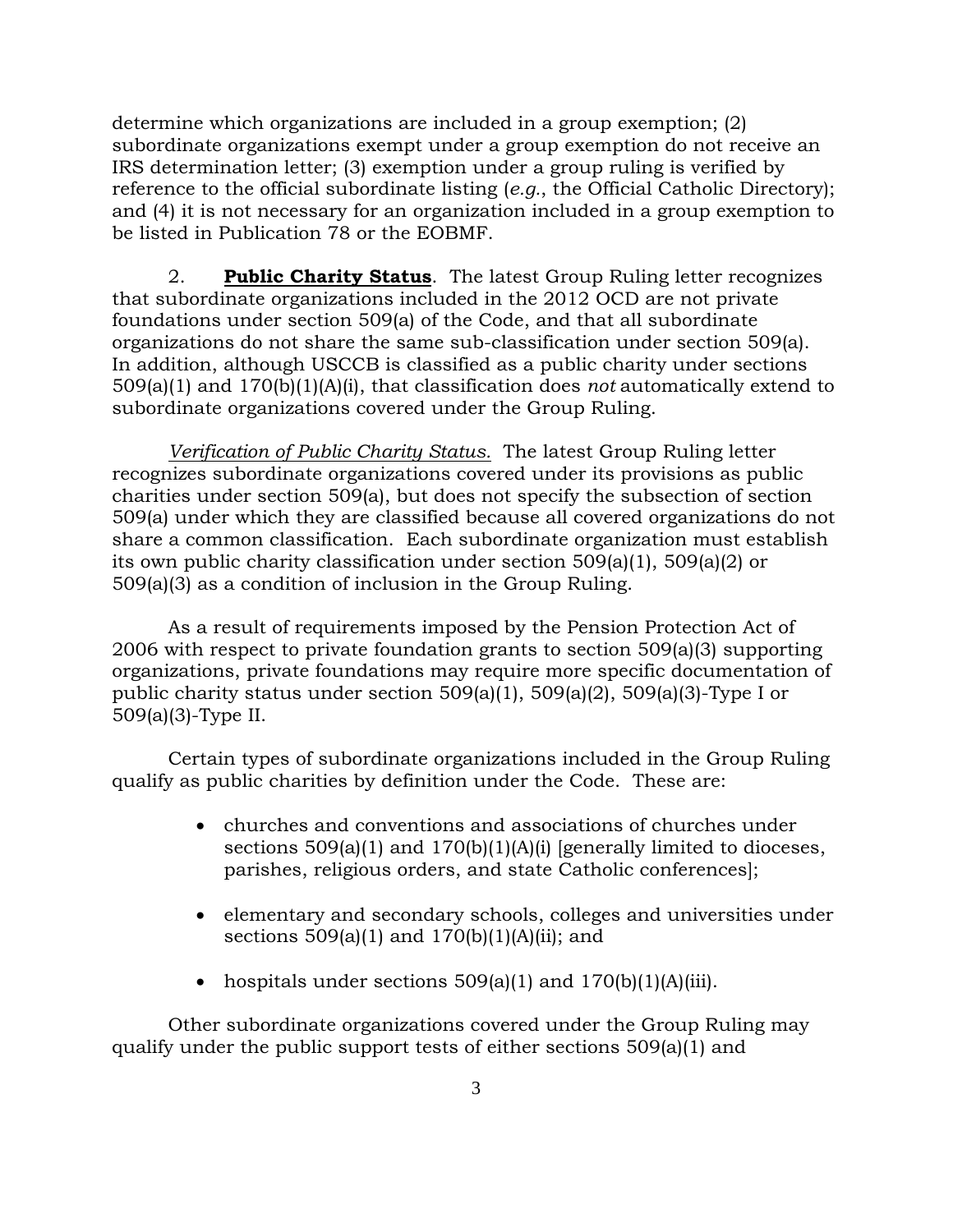170(b)(1)(A)(vi) or section 509(a)(2). Verification of public charity classification under either of the support tests generally can be established by providing a written declaration of the applicable classification signed by an officer of the organization, along with a reasoned written opinion of counsel and a copy of the support test portion of Form 990, if applicable. A section 509(a)(3) organization included in the Group Ruling should be able to rely upon a written declaration of the applicable supporting organization classification signed by an officer of the organization, along with a reasoned written opinion of counsel and Form 990, if applicable, to satisfy foundation grantors of its Type I or Type II supporting organization status.

3. **Deductibility of Contributions**. The latest Group Ruling letter assures donors (including individuals, corporations, and private foundations) that contributions to subordinate organizations listed in the 2012 OCD are deductible for federal income, gift, and estate tax purposes.

4. **Unemployment Tax**. As section 501(c)(3) organizations, subordinate organizations covered by the Group Ruling are exempt from *federal* unemployment tax. However, individual states may impose unemployment tax on subordinate organizations even though they are exempt from federal unemployment tax. Please refer to your local tax advisor any questions you may have about state unemployment tax.

5. **Social Security Tax**. All section 501(c)(3) organizations, including churches, are required to withhold and pay taxes under the Federal Insurance Contributions Act (FICA) for each employee. $3/$  However, services performed by diocesan priests in the exercise of their ministry are not considered "employment" for FICA (Social Security) purposes.<sup>4</sup>/ FICA should not be withheld from their salaries. *For Social Security purposes*, diocesan priests are subject to self-employment tax ("SECA") on their salaries as well as on the value of meals and housing or housing allowances provided to them.<sup>5</sup>/ Neither FICA nor income tax withholding is required on remuneration paid directly to religious institutes for members who are subject to vows of poverty and

 <sup>3</sup> *Section 3121(w) of the Code permits certain church-related organizations to make an irrevocable election to avoid payment of FICA taxes, but only if such organizations are opposed for religious reasons to payment of social security taxes.*

<sup>4</sup> *I.R.C. § 3121(b)(8)(A).*

<sup>5</sup> *I.R.C. § 1402(a)(8). See also, Compensation of Priests*, *at http://www.usccb.org/bishops/dfi/dualtax.htm*.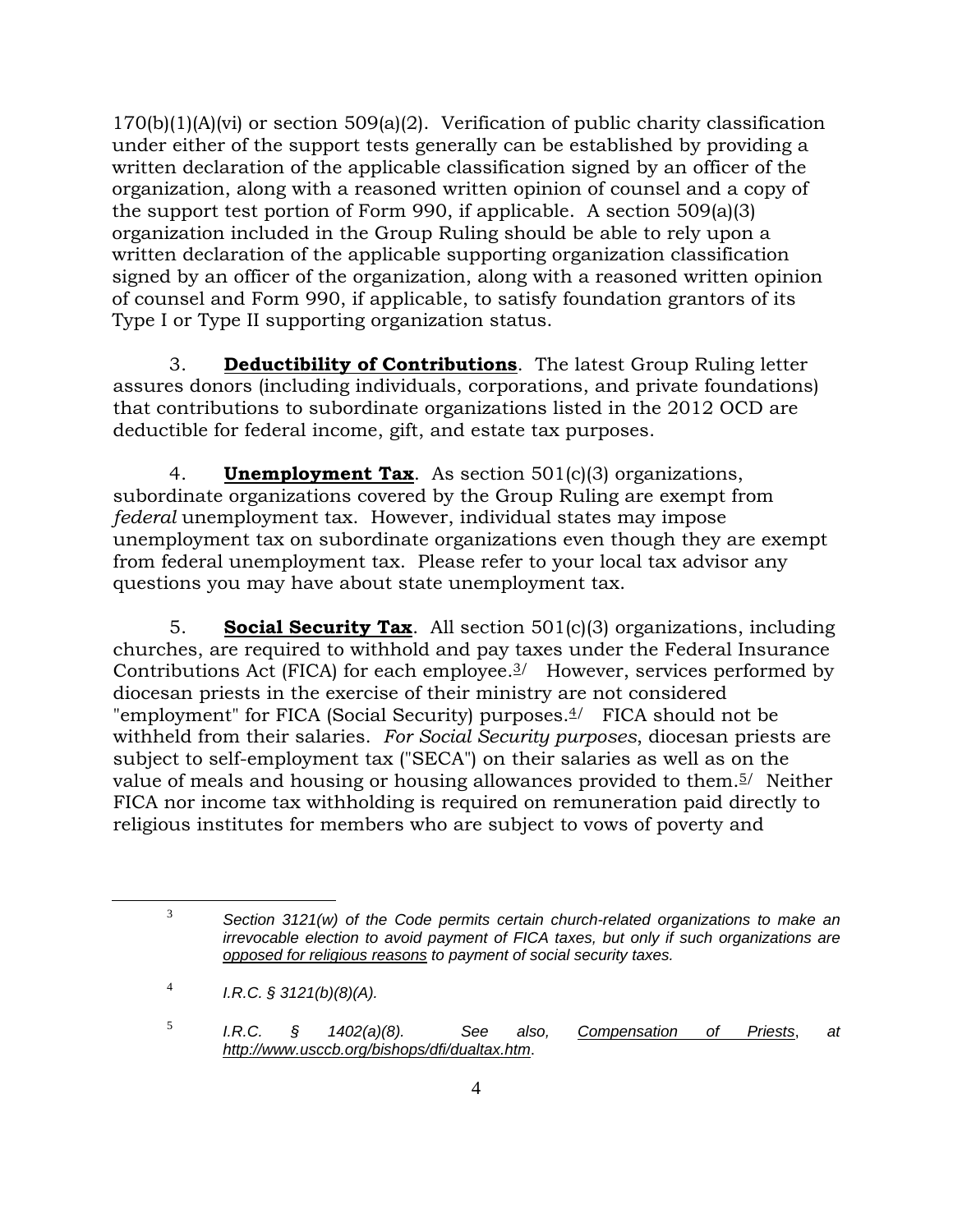obedience and are employed by organizations included in the Official Catholic Directory.<sup>6/</sup>

6. **Federal Excise Tax**. Inclusion in the Group Ruling has no effect on a subordinate organization's liability for federal excise taxes. Exemption from these taxes is very limited. Please refer to your local tax advisor any questions you may have about excise taxes.

7. **State/Local Taxes**. Inclusion in the Group Ruling does not automatically establish a subordinate organization's exemption from state or local income, sales or property taxes. Typically, separate exemptions must be obtained from the appropriate state or local tax authorities in order to qualify for any applicable exemptions. Please refer to your local tax advisor any questions you may have about state or local tax exemptions.

8. **Form 990**. All subordinate organizations covered under the Group Ruling must file Form 990, Return of Organization Exempt from Income Tax, *unless* they are eligible for a mandatory or discretionary exception to this filing requirement. *There is no automatic exemption from the Form 990 filing requirement simply because an organization is included in the Group Ruling or listed in the OCD.* Subordinate organizations required to file Form 990 must do so by the 15th day of the fifth month after the close of their fiscal year.7/ Among the organizations not required to file Form 990 under section 6033 of the Code are: (i) churches; (ii) integrated auxiliaries of churches  $\frac{8}{3}$ ; (iii)

- *(1) Offers admissions, goods, services, or facilities for sale, other than on an incidental basis, to the general public (except goods, services, or facilities sold at a nominal charge or substantially below cost), and*
- *(2) normally receives more than 50 percent of its support from a combination of governmental sources; public solicitation of contributions (such as through a community fund drive); and receipts from the sale of*

 <sup>6</sup> *Rev. Rul. 77-290, 1977-2 C.B. 26. See also, OGC/LRCR Memorandum on Compensation of Religions, http://www.usccb.org/ogc/RelComp2006.pdf* (September 11, 2006)*.*

<sup>7</sup> *The penalty for failure to file the Form 990 is \$20 for each day the failure continues, up to a maximum of \$10,000 or 5 percent of the organization's gross receipts, whichever is less*. *However, organizations with annual gross receipts in excess of \$1 million are subject to penalties of \$100 per day, up to a maximum of \$50,000. I.R.C. § 6652(c)(1)(A).* 

<sup>8</sup> *I.R.C. § 6033(a)(3)(A)(i); Treas. Reg. § 1.6033-2(h). To qualify as an integrated auxiliary of a church, an organization must be described in section 501(c)(3), qualify as other than a private foundation, be affiliated with a church, and qualify as internally supported. An organization will be considered internally supported unless it both:*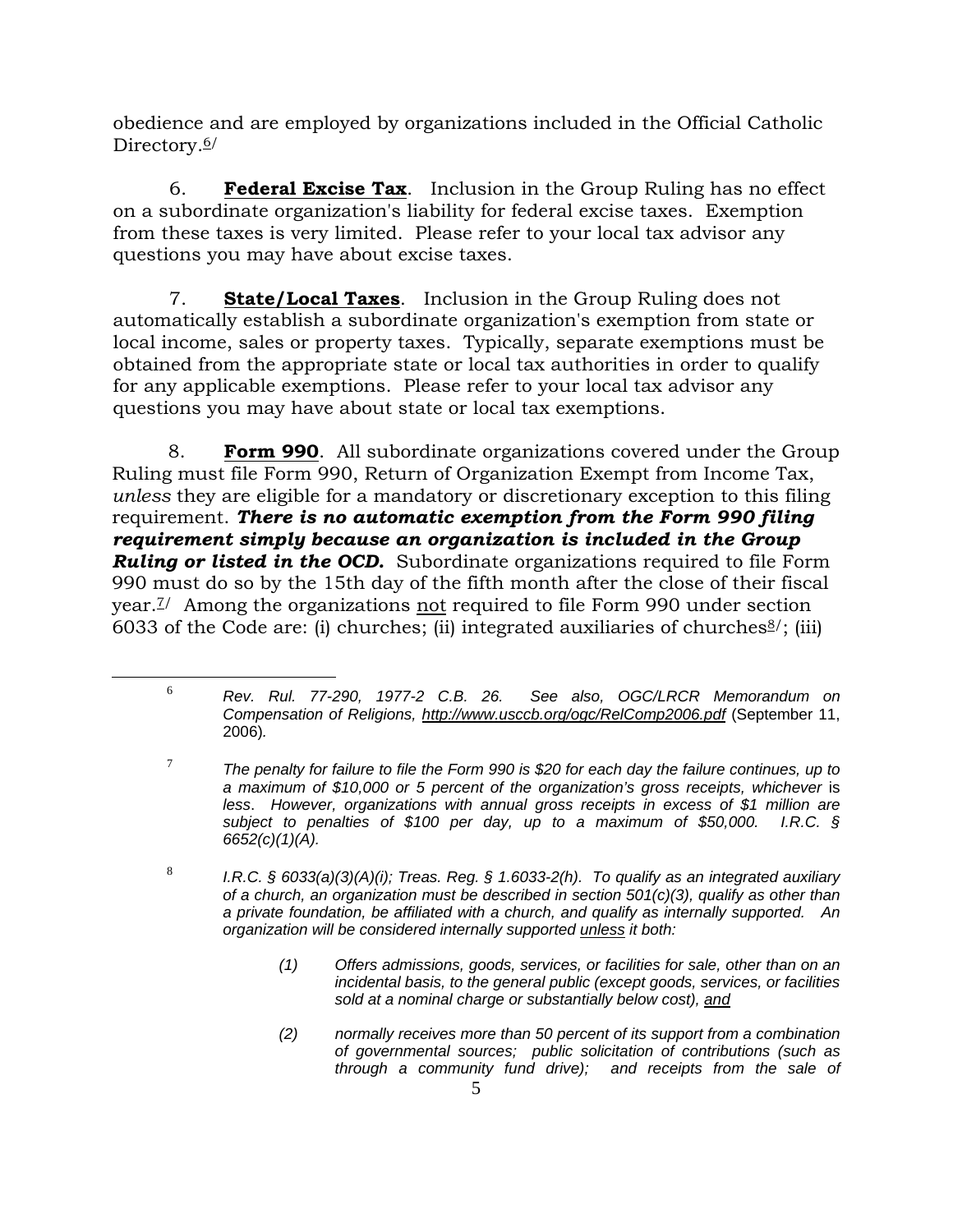the exclusively religious activities of religious orders; (iv) schools below college level affiliated with a church or operated by a religious order; $9$  (v) organizations with gross receipts normally not in excess of  $$50,000;10/$  and (vi) certain church-affiliated organizations that finance, fund or manage church assets, or maintain church retirement insurance programs, and organizations controlled by religious orders that finance, fund or manage assets used for exclusively religious activities.11/

*Special Rules for Section 509(a)(3) Supporting Organizations.* The Pension Protection Act of 2006 eliminated discretionary exceptions to the Form 990 filing requirement as applied to section 509(a)(3) supporting organizations. The discretionary exceptions likely to be affected by this provision are exceptions (v) and (vi) above. This means that if a subordinate organization under the Group Ruling is classified as a section 509(a)(3) supporting organization, it may no longer rely on exceptions (v) or (vi) above as the basis for not filing Form 990. However, a section 509(a)(3) supporting organization that qualifies as an integrated auxiliary of a church under section 6033 may continue to rely on that exception as a basis for not filing Form 990. Because it is a statutory exception, the integrated auxiliary of the church exception was not affected by the Pension Protection Act.

*Form 990-N Filing Requirements.* Under the Pension Protection Act of 2006, a subordinate organization under the Group Ruling that claims exception (v) above (gross receipts normally not in excess of \$50,000) as its sole basis for not filing Form 990 must file annual electronic Form 990-N ("epostcard") as required by IRS, setting forth the following information: (1) the legal name of the organization; (2) any name under which the organization operates or does business; (3) the organization's mailing address and Internet website address; (4) the organization's EIN; (5) the name and address of a principal officer; (6) evidence of the organization's continued qualification for exemption from the Form 990 filing requirement; and (7) notification of termination, if applicable. Form 990-N must be submitted electronically through the IRS website on or before the  $15<sup>th</sup>$  day of the fifth calendar month following the close of the fiscal year for which it is filed.12

> *admissions, goods, performance of services, or furnishing of facilities in activities that are not unrelated trades or businesses.*

 $\overline{a}$ 

- <sup>10</sup> *Rev. Proc. 2011-15, 2011-3 I.R.B. 322 (January 17, 2011).*
- <sup>11</sup> *Rev. Proc. 96-10, 1996-1 C.B. 577.*
- *12 Final Regulations: Notification Requirement for Tax-Exempt Entities Not Currently*

<sup>9</sup> *Treas. Reg. §1.6033-2(g)(1)(vii).*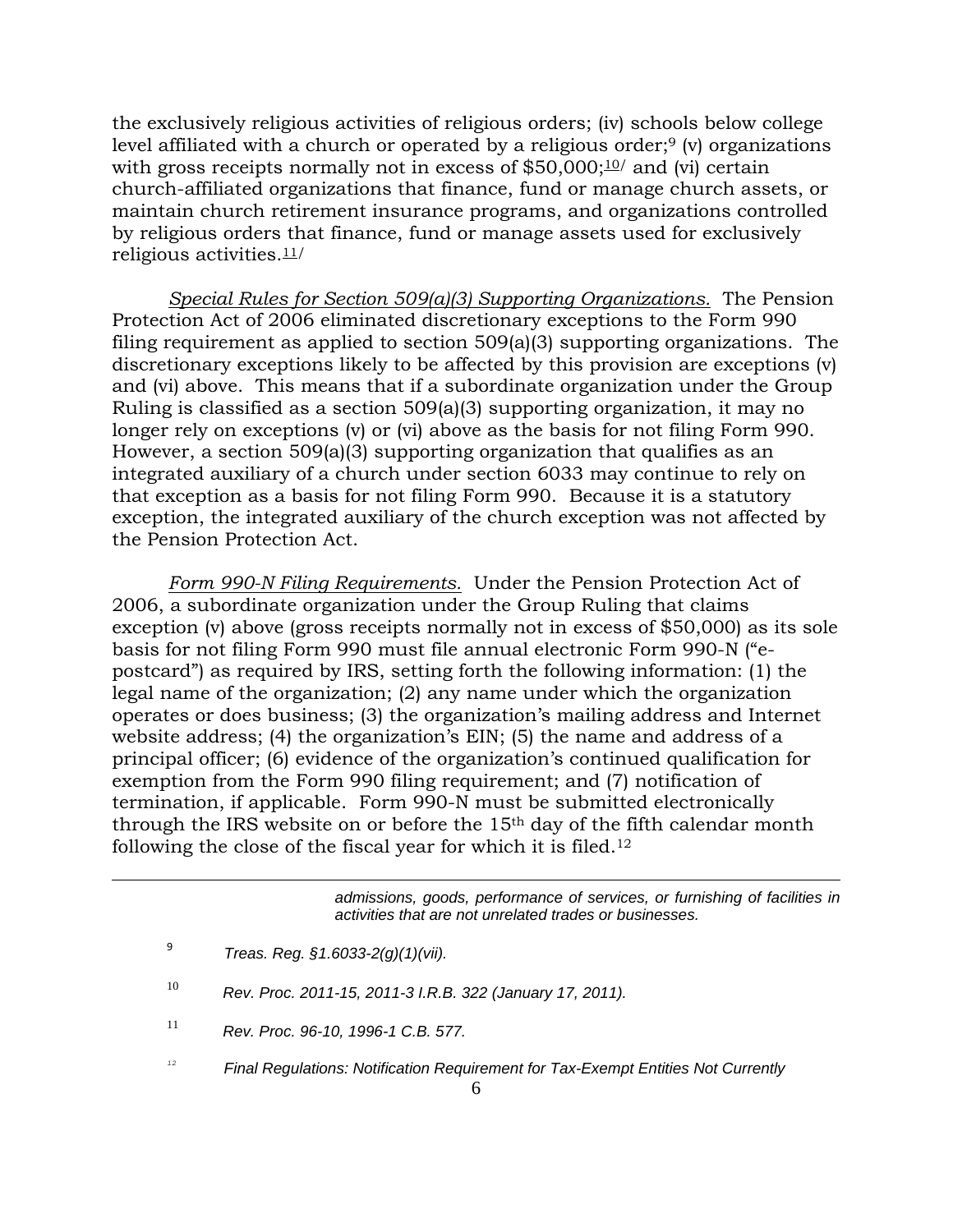*Public Disclosure and Inspection.* Any subordinate organization that is required to file either Form 990 or Form 990-N must upon request make a copy of the form and its schedules and attachments (other than Form 990 contributor lists) available for public inspection during regular business hours at the organization's principal office and at any regional or district offices having three or more employees. Form 990 or Form 990-N for a particular year must be made available for a three year period beginning with the due date of the return.<sup>13</sup>/ In addition, any organization that files Form 990 or Form 990-N must comply with written or in-person requests for copies of the form. The organization may impose no fees other than a reasonable fee to cover copying and mailing costs. If requested, copies of the forms for the past three years must be provided. In-person requests must be satisfied on the same day. Written requests must be satisfied within 30 days. $14/$ 

*Public Disclosure of Form 990-T.* Under the Pension Protection Act of 2006, Form 990-T, Exempt Organization Unrelated Business Income Tax Return, is subject to the same public inspection and copying rules that apply to Forms 990 and 990-N.

*Revocation for Failure to File.* Under the Pension Protection Act of 2006, the tax-exempt status of an organization, including a subordinate organization under the Group Ruling, that is required to file either Form 990 or Form 990-N but that fails to do so for three consecutive years will be considered revoked. Reapplication to IRS (not through the Group Ruling process) will be required in order to reinstate exemption. *See* the IRS website (charities and non-profits) at http://www.irs.gov/charities/article/0,,id=239696,00.html for information on automatic revocation, including the current list of revoked organizations and guidance about reinstatement of exemption.

*Required to File, 74 Fed. Reg. 36395 (July 23, 2009).* 

 $\overline{a}$ 

<sup>13</sup> *The penalty for failure to permit public inspection of the Form 990 is \$20 for each day during which such failure continues, up to a maximum of \$10,000. I.R.C. § 6652(c)(1)(C).*

<sup>14</sup> *I.R.C. § 6104(d). Generally, a copy of an organization's exemption application and supporting documents must also be provided on the same basis. However, since Catholic organizations covered under the Group Ruling did not file exemption applications*  with IRS, nor did USCCB, organizations covered under the Group Ruling should respond *to requests for public inspection and written or in-person requests for copies by providing a copy of the page of the current OCD on which they are listed. If a covered organization*  does not have a copy of the current OCD, it has two weeks within which to make it *available for inspection and to comply with in-person requests for copies. Written requests must be satisfied within the general time limits.*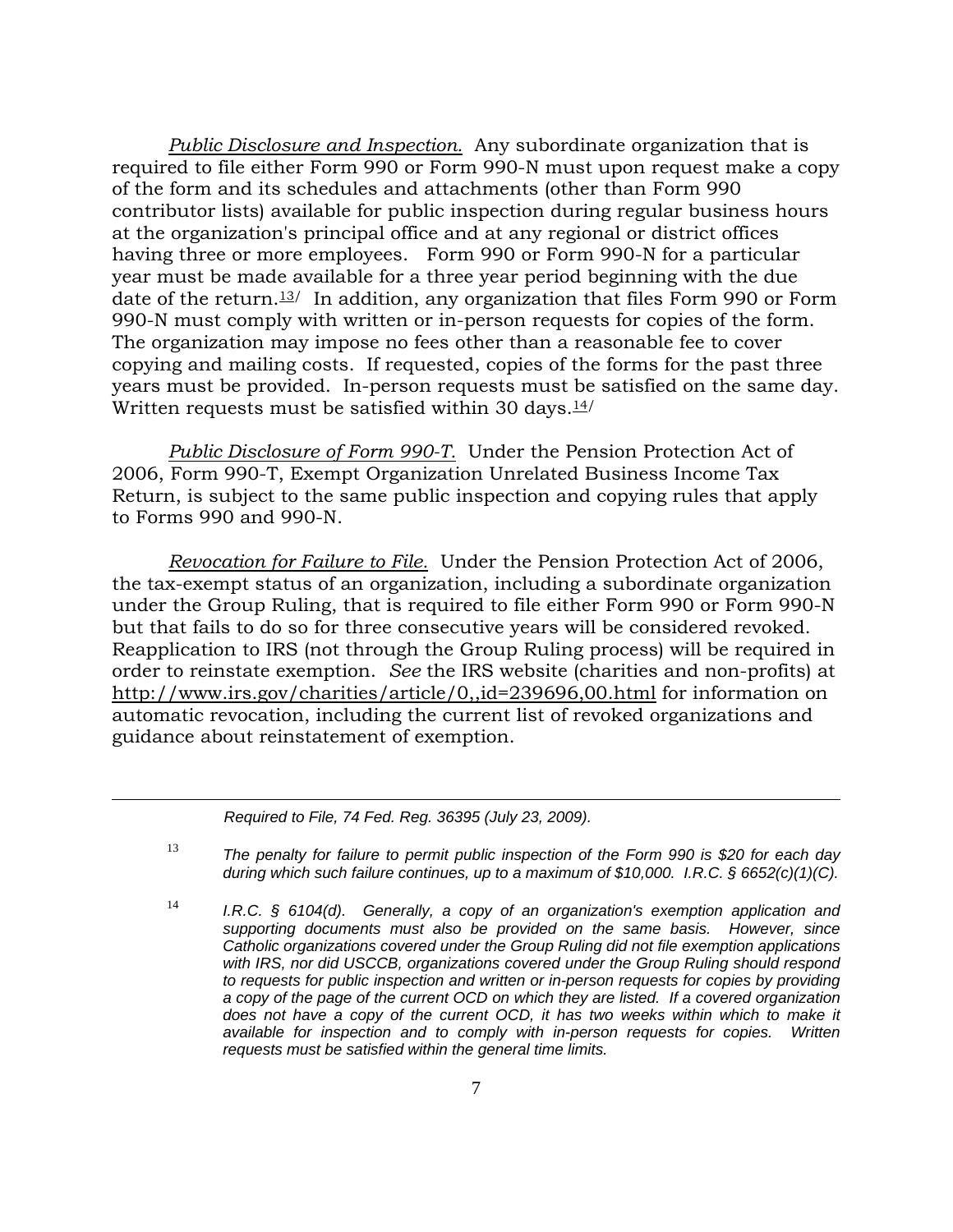*Group Returns.* No subordinate organization under the Group Ruling is authorized to file a group return Form 990 for its own affiliated group of organizations.

9. **Revenue Procedure 75-50**. Rev. Proc. 75-5015/ sets forth notice, publication, and recordkeeping requirements regarding racially nondiscriminatory policies with which private schools, including churchrelated schools, must comply as a condition of establishing and maintaining exempt status under section 501(c)(3) of the Code. Under Rev. Proc. 75-50 private schools are required to file an annual certification of racial nondiscrimination with the IRS. For private schools not required to file Form 990, the annual certification must be filed on Form 5578, Annual Certification of Racial Nondiscrimination for a Private School Exempt from Federal Income Tax. This form is available at www.irs.gov. Form 5578 must be filed by the 15th day of the fifth month following the close of the fiscal year. Form 5578 may be filed by an individual school or by the diocese on behalf of all schools operated under diocesan auspices. The requirements of Rev. Proc. 75-50 remain in effect and must be complied with by all schools listed in the OCD. *Diocesan or school officials should ensure that the requirements of Rev. Proc. 75-50 are met since failure to do so could jeopardize the taxexempt status of the school and, in the case of a school not legally separate from the church, the tax-exempt status of the church itself.* 

10. **Lobbying Activities**. Subordinate organizations under the Group Ruling may lobby for changes in the law, provided such lobbying is not more than an insubstantial part of their total activities. Attempts to influence legislation both directly and through grassroots lobbying are subject to this restriction. The term "lobbying" includes activities in support of or in opposition to referenda, constitutional amendments, and similar ballot initiatives. There is no distinction between lobbying activity that is related to a subordinate organization's exempt purposes and lobbying that is not. There is no fixed percentage that constitutes a safe harbor for "insubstantial" lobbying. Please refer to your local tax advisor any questions you may have about permissible lobbying activities.

11. **Political Activities**. *Subordinate organizations under the Group Ruling may not participate or intervene in any political campaign on behalf of or in opposition to any candidate for public office. Violation of the prohibition against political campaign intervention can jeopardize the organization's tax-exempt status.* In addition to revoking tax-exempt status, IRS may also impose excise taxes on an exempt organization and its

 <sup>15</sup> *1975-2 C.B. 587.*